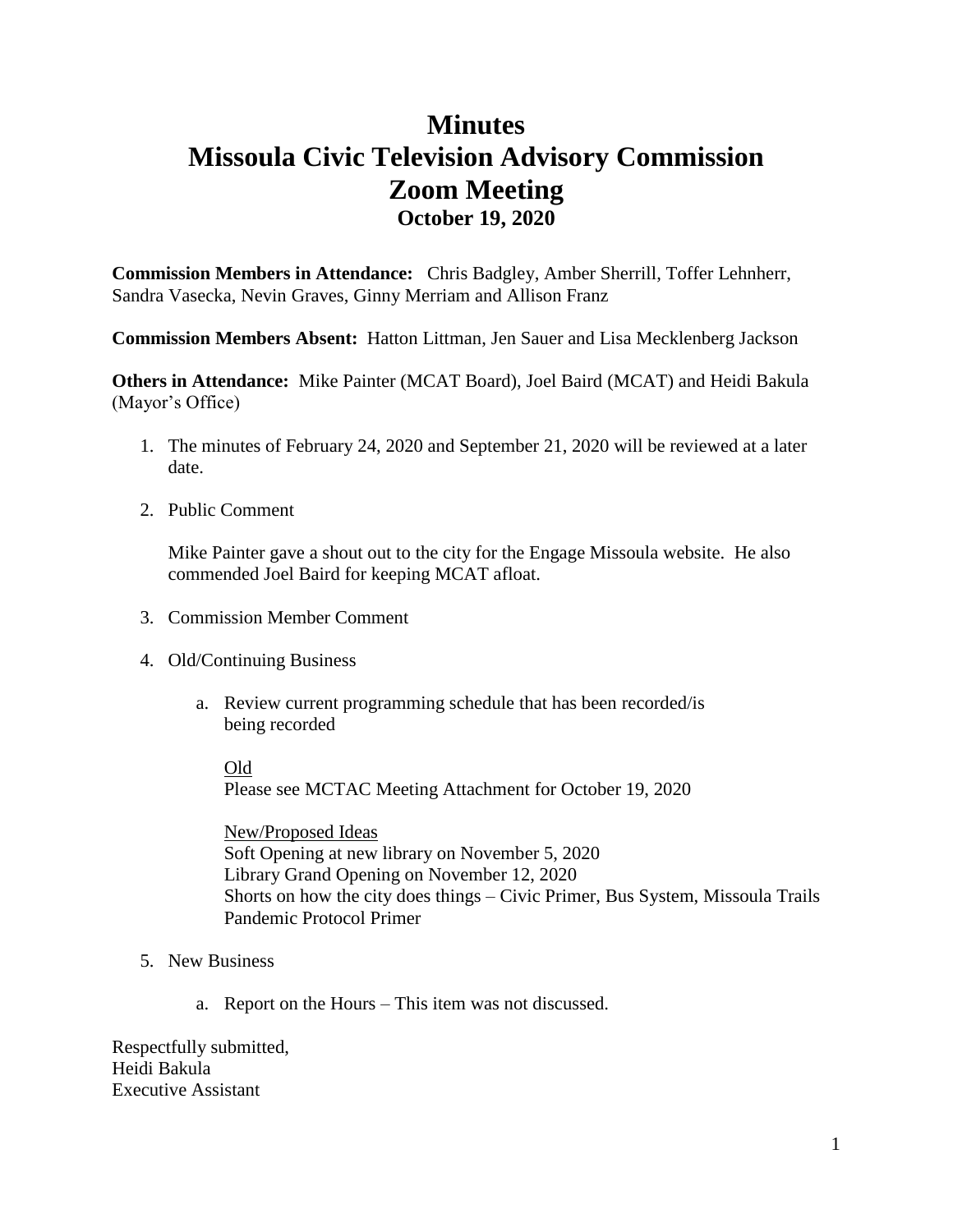

# MCTAC Meeting for October 19, 2020 MCTAC

## **City of Missoula**

New Meetings we've discussed:

- Public Art Committee
- Missoula Parking Commission
- Parks & Rec
- MCTAC

### **University of Montana Media Assistance Grants**

- Mansfield Dialogues weekly thru December 16, 2020
- UM Bands and Orchestra Virtual Concert
- Montana Museum of Art and Culture, Gallery Talk Painted Diary of Takuichi Fujii
- Montana Museum of Art & Culture: Bookish Reveal by Peter Koch

#### **Missoula County Public Schools**

- New School Facilities Tours
- MCPS Sports List
- **Boys & Girls Soccer**
- Tuesday 9/8 Sentinel
- Thursday 9/10 Hellgate
- Tuesday 9/15 Sentinel
- Thursday 9/17 Sentinel
- Tuesday 9/22 Hellgate
- Thursday 9/24 Sentinel
- Saturday 9/26 Big Sky
- Tuesday 9/29 Sentinel
- Saturday 10/03 Hellgate 10 am and 12pm
- Tuesday 10/6 Sentinel
- Thursday 10/8 Hellgate
- $\bullet$
- **Volleyball**
- $\bullet$
- Tuesday 9/8 Hellgate
- Thursday 9/10 Sentinel
- Thursday 9/24 Hellgate
- Tuesday 10/6 Sentinel 7:00pm